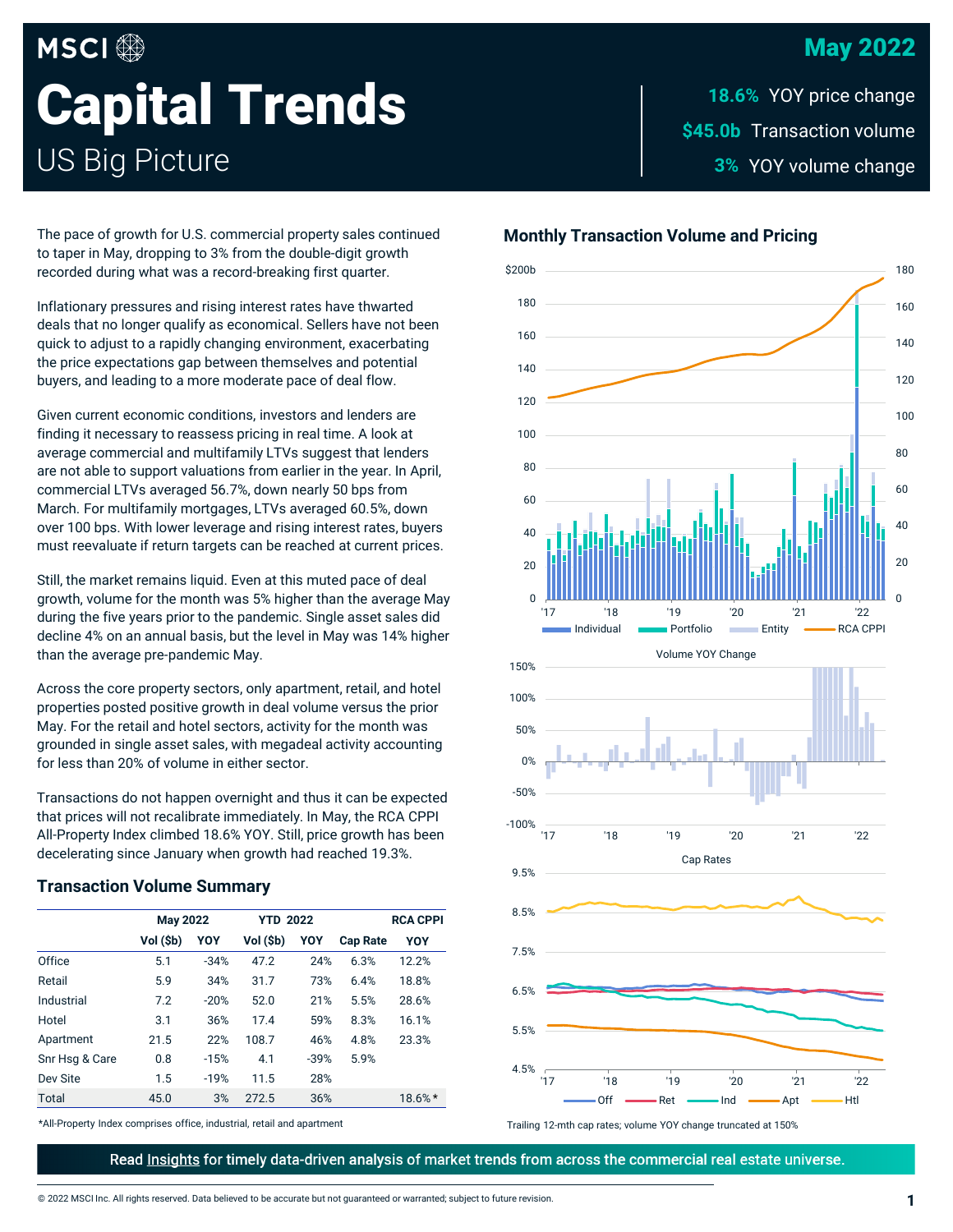

# Market Momentum in 2022

Not all buyers have been spooked by rising interest rates. Looking at the unique count of investors in the market can be useful on its own, but it stands to reason that this count will fluctuate with the number of transactions. Examining the unique count of investors as a ratio set to the count of transactions sheds light on the concentration of buyers in the market.

In Q1'22, to the extent that an investor was active, an active investor participated in more deals than they had in prior years. Compared to the average between 2015 and 2019, Q1'22 saw 6% fewer investors. At the same time, the number of transactions grew 2% versus the pre-pandemic average.

The current market conditions may be advantageous for some investors as competition within some asset classes has declined. While the total count of buyers has remained flat on a year-overyear basis, the institutional and REIT buyer classes have seen a greater number of investors transact. Those buyers with access to capital and to cheaper debt have the advantage in the current climate.

Still, no investor wants to buy at the top of the market. Despite slightly decelerating price growth, the growth in deal volume continued to contract in Q2'22. The squeeze on volume suggests that double-digit price growth set against rising interest rates and a potential demand shock has widened the gap between buyers and sellers.

Deal volume can sometimes cloud the true picture of market health. Despite record-breaking volume through May, activity as measured by the count of transactions has fallen. Through week 17 of 2022, the count of deals had been at a record level. However, by week 18, that was no longer the case.

Uncertainty did not seem to impact all deal flow with the same force. Those deals at the larger end of the size spectrum transactions priced over \$50m — continued to close at a record clip. The same can't be said for those at the smaller end.

#### **Cumulative Weekly Deal Count**





#### **Annual Growth in RCA CPPI and Single Asset Volume**

RCA CPPI National All-Property Index (office, industrial, retail, apartment); single asset volume includes all major property types

#### **Acquisitions per Unique Buyer**



#### **Cumulative Weekly Deal Volume**

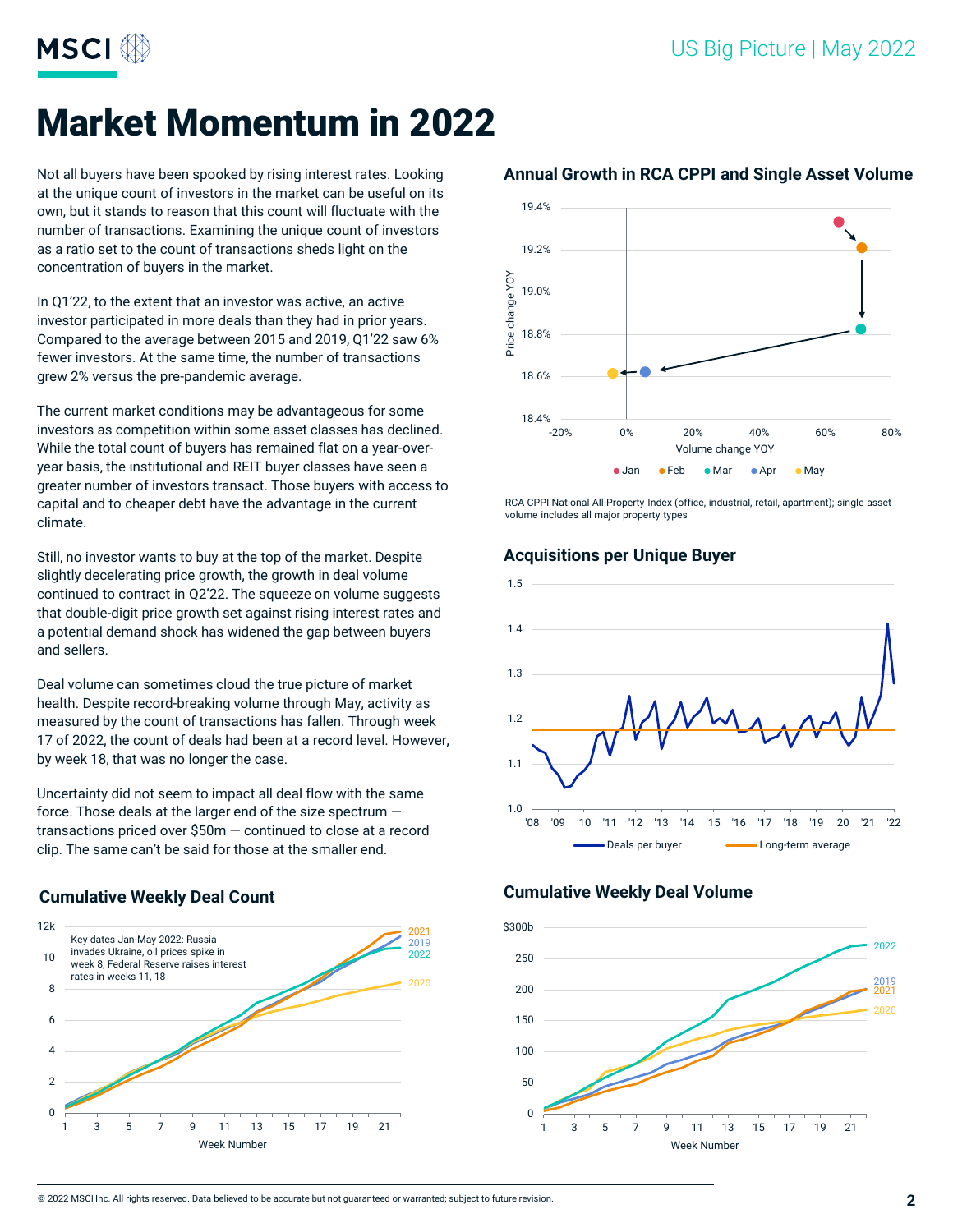

# Spotlight on Student Housing

On the heels of a record-breaking year for investment activity, the student housing sector continued to grow in the first quarter of 2022 and cap rates remained at record lows. Deal volume totaled \$2.4b in Q1'22, up 121% compared to the same period a year ago.

Sales growth at the start of the year was bolstered by sales of individual assets – the bedrock of the market. The \$1.8b in single asset trades was a record-high level for any first quarter and accounted for more than 75% of total sales volume. Portfolio sales activity more than doubled from a year ago to total \$545m.

Student housing cap rates, as measured by the RCA Hedonic Series (RCA HS), were at 5.1% in Q1 2022. (This cap rate series controls for quality and locational differences in the underlying sample.) The 5.1% figure is the same level as seen a year ago and still the lowest level the sector has shown. While student housing cap rates were static, the spread to comparable multifamily assets was not.

Most student housing properties are located on the outskirts of large universities, which are often situated outside of the major metros. The RCA HS cap rates for multifamily assets found in these non-major locales fell 40 bps from a year earlier and reached a record low of 4.5% in Q1'22. The spread between this series and student housing cap rates started to expand back in Q2'21 and now stands at 65 bps.

For the first five months of 2022, private capital sources were the largest source of capital for student housing properties. Their 62% market share was up from the average share of 47% they held in the same period for the years 2017-19, before the pandemic struck. Institutional/fund investors were the second largest class of investors year to date, capturing 28% of the market, up from the 20% average share they held in the first five months of 2017-19.

Blackstone is one of the leading buyers of student housing properties so far this year. While four other private and institutional players outpaced their acquisition activity through the end of May, Blackstone has more in the pipeline. BREIT, Blackstone's non-traded REIT, and other Blackstone funds plan to acquire American Campus Communities in a multibillion-dollar deal which is slated to close in the third quarter of 2022.

The momentum of construction starts in the student housing sector has not mirrored that of acquisition activity. In the four quarters through Q1'22, starts totaled 12,500 units, down 5% YOY. This is the seventh consecutive quarter, on a four-quarter trailing basis, that the sector has registered declines in construction starts. Despite increased demand for student housing, developers appear to be showing restraint.

As cap rates of traditional multifamily assets push to new record lows, the relative yield opportunity offered by student housing may further pique investor interest.

#### **Quarterly Deal Volume**



**Cap Rates**



#### **Investor Composition**



■ User/Other ■ Private ■ Listed/REIT ■ Institutional/Fund ■ Cross-Border

January through May for each period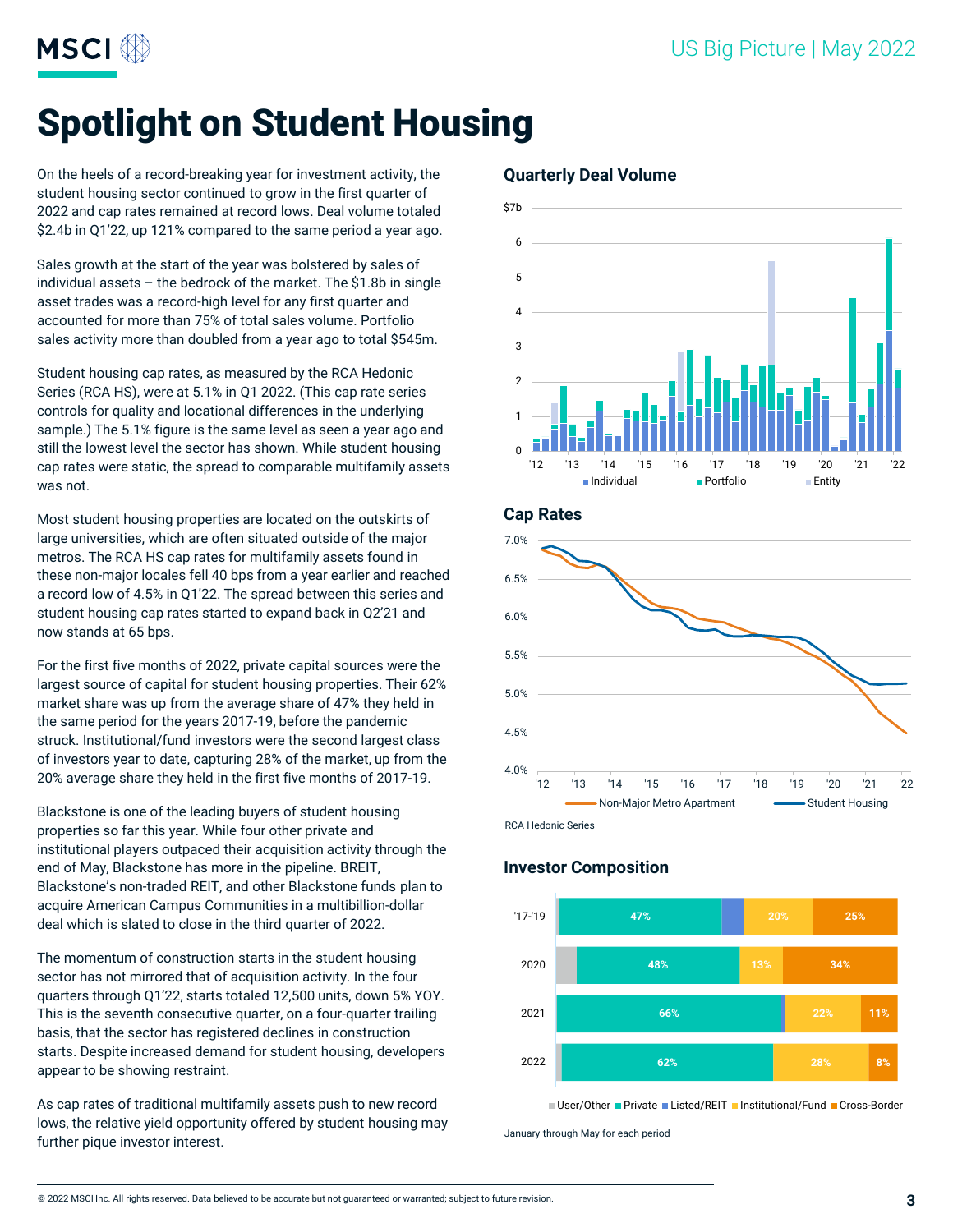

# Cross-Border Investment in the US

Cross-border investors were net sellers of U.S. commercial real estate in aggregate in the first quarter of 2022 and across all the major property types were net buyers of only industrial assets.

After a strong end to 2021, when cross-border volume represented 10% of total U.S. property acquisitions on a pure quarterly basis, the cross-border share in the first quarter of 2022 dipped to 5%. For the past four quarters on average, the share was 8%.

The industrial sector garnered 35% of spending by cross-border investors in Q1'22, the highest share for this property type on record. Still, the net quarterly acquisition volume of \$1.6b was low relative to the total for 2021, when overseas investors added \$15.3b of industrial assets.

Cross-border firms were net sellers of office assets in Q1'22, primarily due to the selling of CBD office assets. Cross-border acquisitions of CBD office assets in the first quarter were 79% below the pre-pandemic average (2015-19) for a first quarter, while crossborder dispositions of such assets were 86% higher than the prepandemic average.

Hotel purchases by cross-border investors totaled \$1.7 billion in the first quarter of 2022, representing more than 75% of the cross-border acquisition total in this sector for the whole of 2021. Still, these investors remained net sellers of the hotel sector for a fourth consecutive quarter as they disposed of \$1.9b of assets.

Canadian and Asian investors led the rebound in cross-border activity in 2021 but slowed down in Q1'22. Acquisitions by firms headquartered in Canada fell 24% YOY and for Asia-based investors the drop was 8%. Canada remained the number one source of capital into the U.S. for the past four quarters, followed by Singapore and South Korea. Germany and Bahrain rounded out the top five sources.

#### *The Q1 2022 US Cross-Border Investment Compendium data file is available for download from the [client website.](https://app.rcanalytics.com/#/trends/reports)*





### **Net Investment by Property Type**